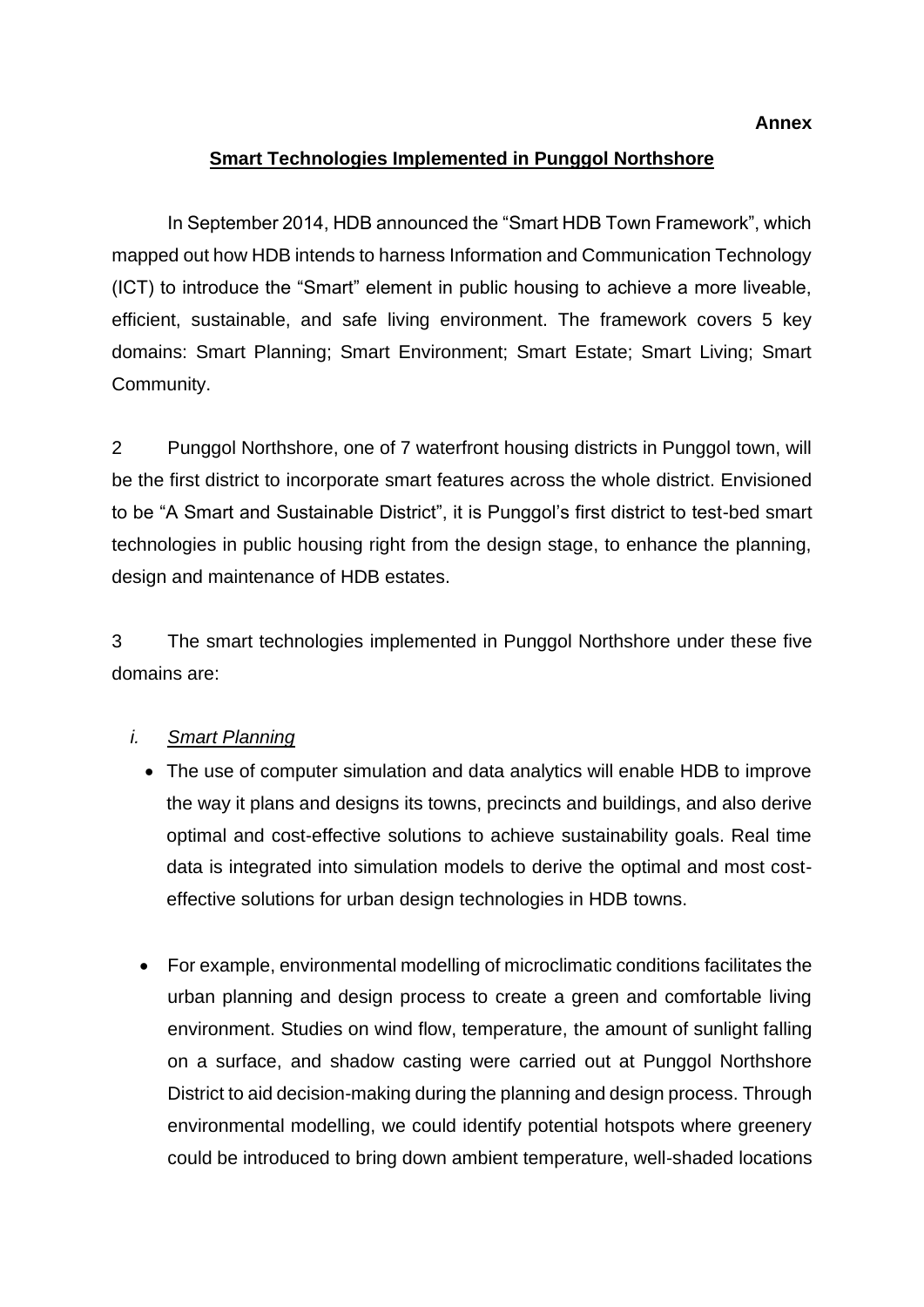to place outdoor amenities such as playgrounds and fitness corners, and optimal locations for future installation of solar panels.

The Integrated Environmental Modeler (IEM) builds on the design technology that HDB has been developing through the years. Before this, Treelodge@Punggol was the first HDB project to be planned using simulation tools that optimise environmental factors. The IEM was previously trialed on a small scale in Punggol, and later used in enhancing the planning of Bidadari.



*Environmental modelling aided decision-making during the planning and design of Punggol Northshore District*

## *ii. Smart Environment*

• Smart initiatives have been deployed in Punggol to **improve estate maintenance**. For example, through the implementation of a network of sensors, a 'Smart Environment' can be created. The sensors will capture realtime information on factors such as resource utilisation (energy & water), waste generation and the environment, providing insights that can help improve estate services by integrating, managing, and analysing data from various sources.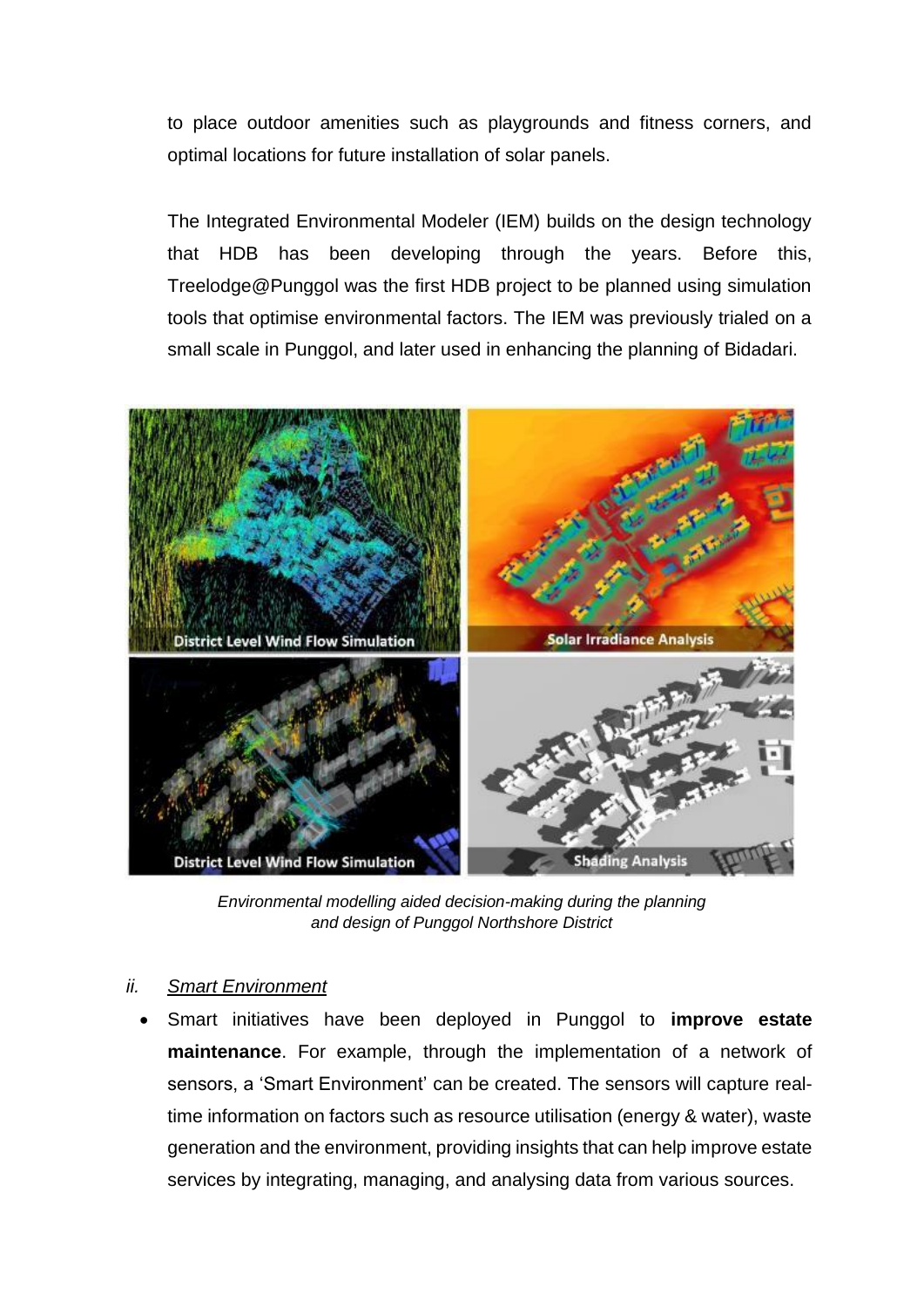

*Sensors have been deployed in Punggol to improve estate maintenance.* 

## *iii. Smart Estate*

- To **improve estate services**, HDB will leverage Smart technologies to collect and analyse data which help to optimise maintenance cycles and pre-empt potential problems.
- A central data repository for the collection, integration, management, processing and analysis of data collected from a network of estate sensors in key functions e.g. lighting, water pumps, lifts, solar panels is being developed. This will enable HDB to monitor the health of estate services in real-time, allowing for quick detection of issues, optimised maintenance cycles, proactive upgrading and replacement of systems, and identifying opportunities where resources could be saved. This could, in turn, help to minimise disruption of services and reduce inconvenience for residents.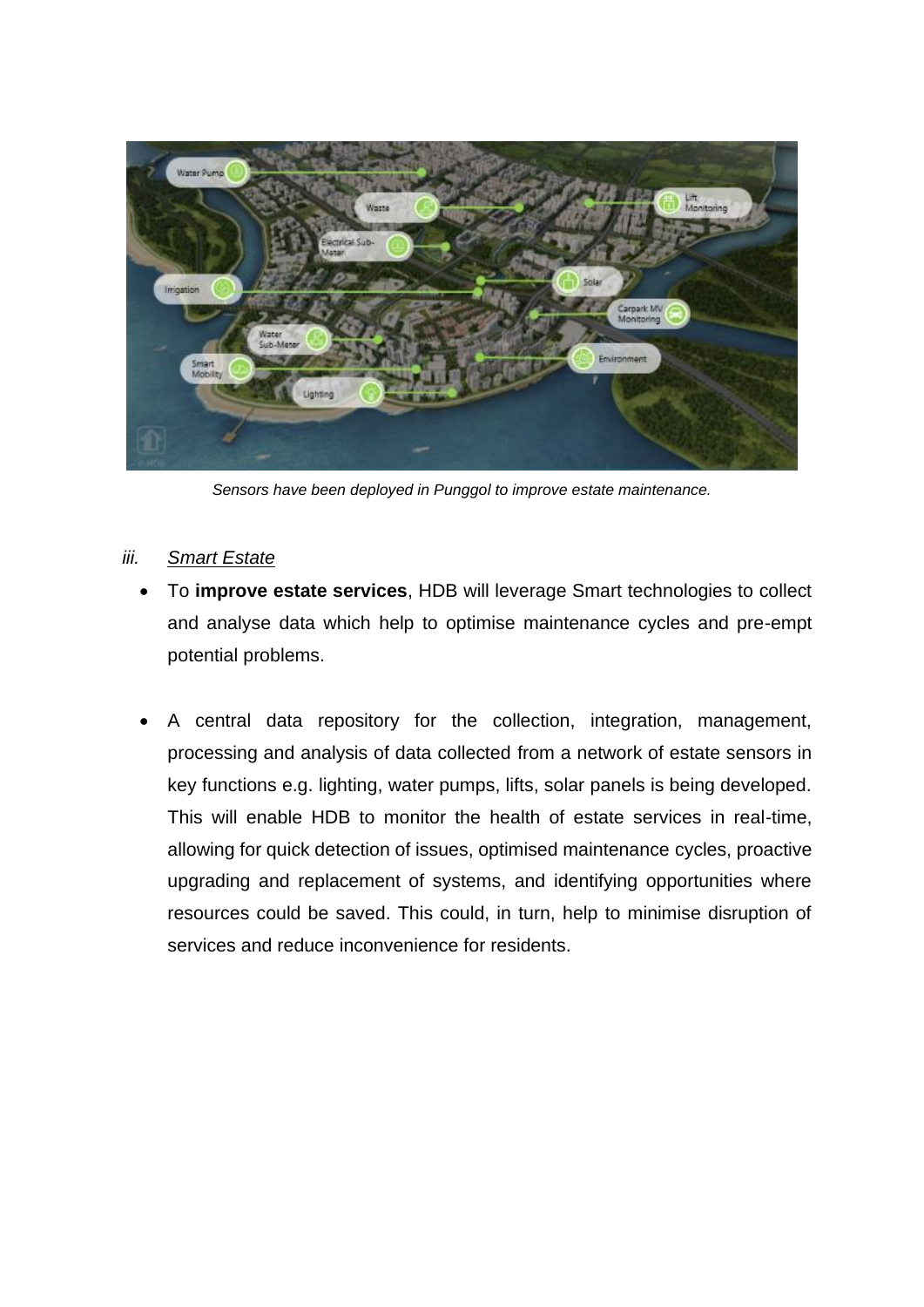

*The Smart Hub, akin to a 'brain' of estate operations, enables HDB to monitor estate services in real-time.*

- **Smart Lighting** in common areas will be sensor-controlled and equipped with predictive data analytics tools to understand human traffic patterns. Lighting in common areas with little or no human traffic detected could be reduced to 30%, potentially saving as much as 60% on energy usage.
- **Smart Irrigation** uses moisture sensors and considers the various factors that may affect the amount of water retained in the soil (e.g. rainfall, exposure to sunlight) to optimise plant watering schedules and usage. This is a waterefficient and less labour-intensive approach to maintain greenery and landscapes.
- **Smart Parking** uses automation and real-time technological capabilities to provide for seamless entry and exit of the vehicles, dynamic allocation of available lots, and in-app alerts for the ease of payments, or reminders that the user has parked in an unauthorised lot.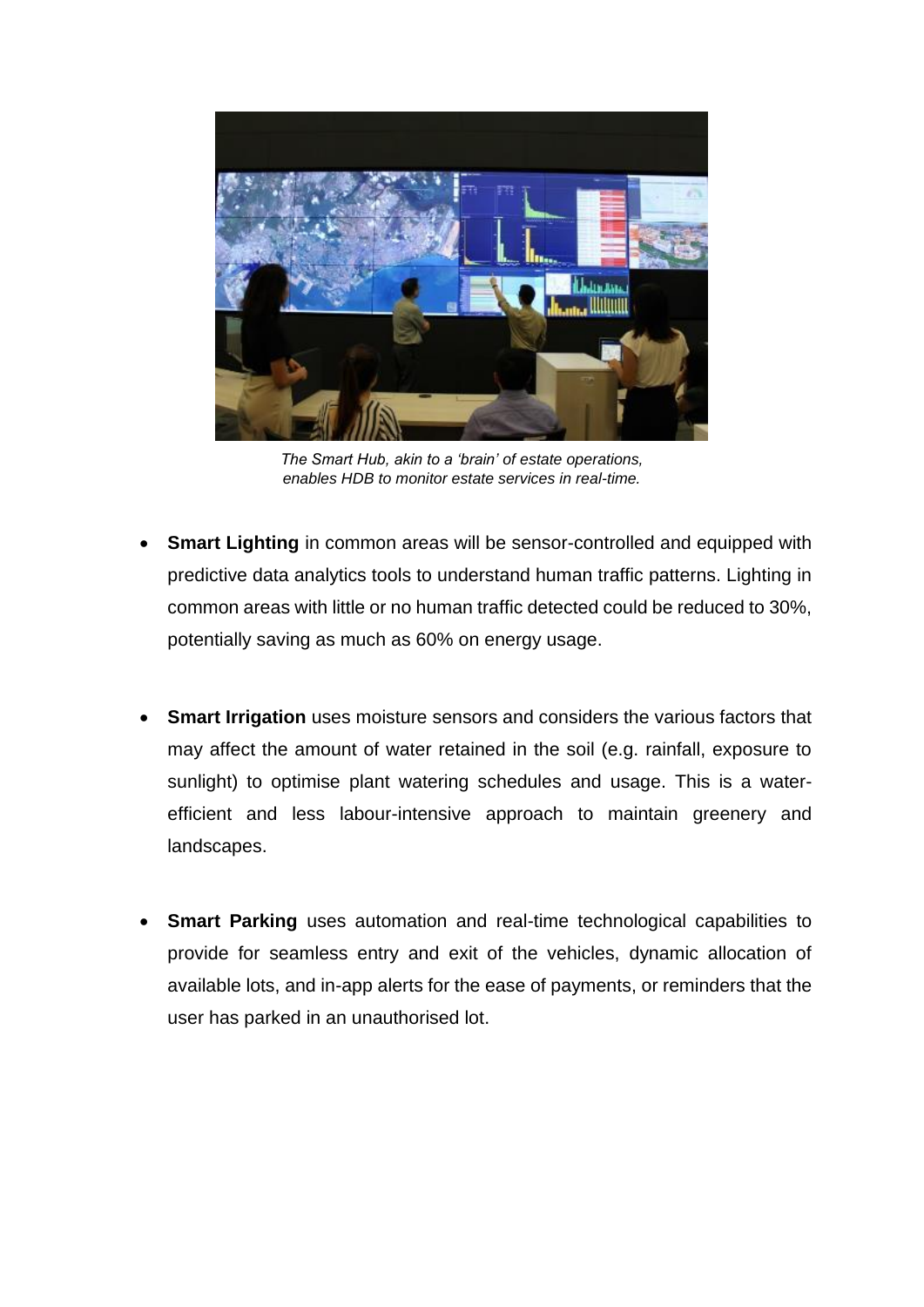## *iv. Smart Living*

• **Smart-Enabled Homes** will be equipped with additional infrastructure such as additional power and data points at strategic locations, as well as smart sockets and a smart distribution board in Northshore Residences. The smart distribution board replaces the conventional distribution board in HDB flats, enabling residents to monitor electricity usage across household appliances. Similarly, smart sockets are provided in every bedroom, living room and kitchen within the flat for residents to track the energy usage of home appliances when they are plugged into the smart socket. With the appropriate ICT infrastructure in place, residents will be able to enjoy more convenience and energy savings when they adopt compatible smart home solutions and applications developed by commercial companies.



*Smart-enabled flats are equipped with the necessary infrastructure to support residents' adoption of smart devices and applications*

# *v. Smart Community*

- HDB also leverages data analytics and ICT to better understand and engage residents based on their demographics, social trends and lifestyle preferences. This can enhance our community-building efforts and empower communities to co-create their living environments with us.
- HDB launched the **Pulse of the Heartlands** initiative in collaboration with tech companies to develop an ecosystem of applications and services that will be useful to residents. The development of such an ecosystem will leverage the digital capabilities of a new Artificial Intelligence (AI) and data platform, which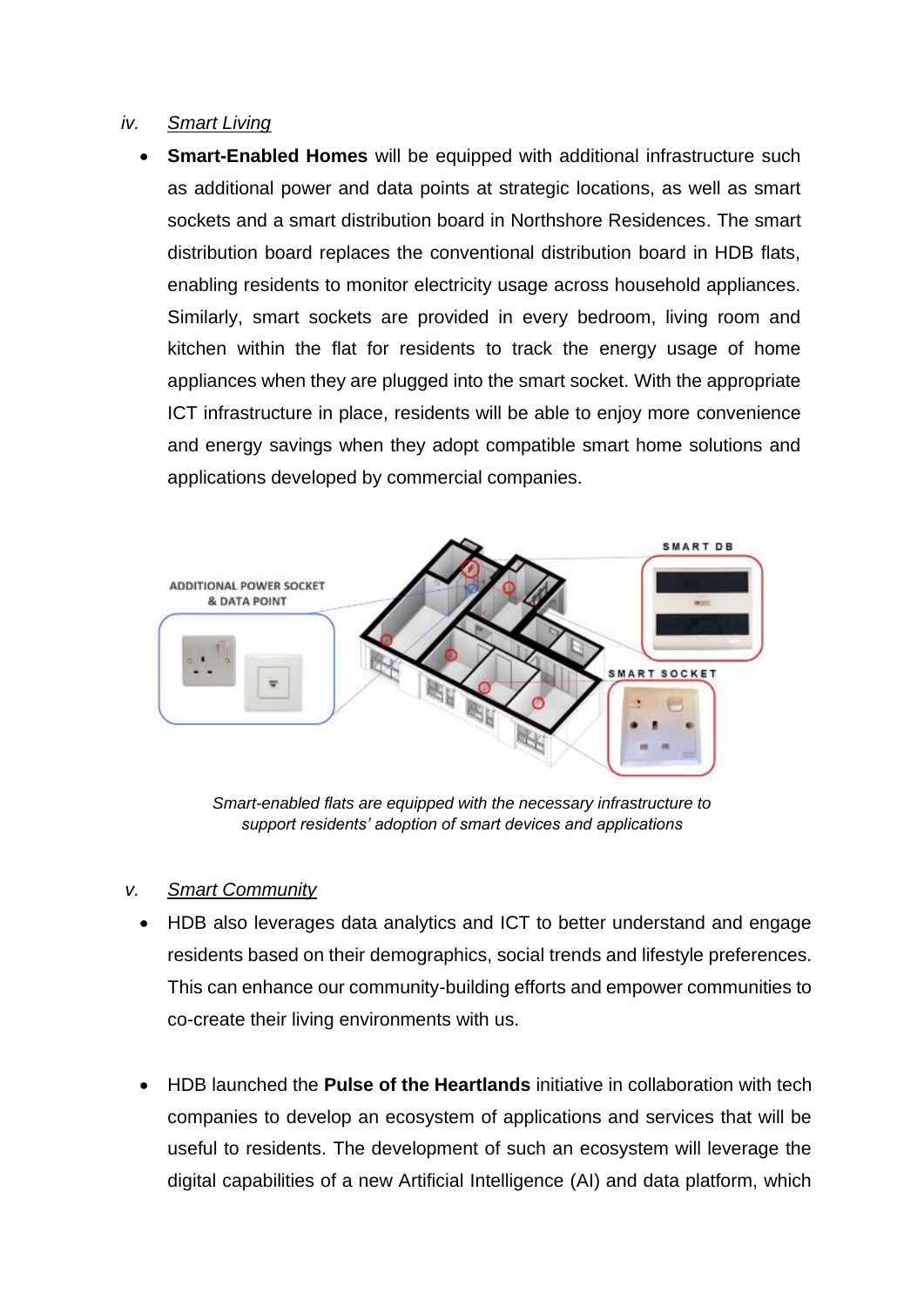comprises information on HDB towns such as shops in the neighbourhood. Over time, the platform will be enriched with more datasets as other public agencies and private companies come on board to offer more types of data, such as location and availability of transport and car park facilities. App developers can tap on the platform's data to build more applications, and as users interact with these applications over time, the data platform will collect more insights on residents' interests, which could inform future planning and management of community facilities.



*HDB launched the Pulse of the Heartlands initiative in 2018 to develop an ecosystem of useful applications and services for residents*

• HDB also embarked on a social behavioural study called the **New Urban Kampung** research programme with SUTD in 2017. This in-depth multidisciplinary study combines the fields of behavioural studies, Computational Social Science and Urban Informatics, to predict how the demographics in HDB towns are likely to evolve. It also attempts to forecast residents' behaviour and responses to initiatives introduced in their living environment so as to help HDB improve their design.

Tapping on data from traditional surveys, sensor networks around the estate and through engaging the community, we can better understand residents'